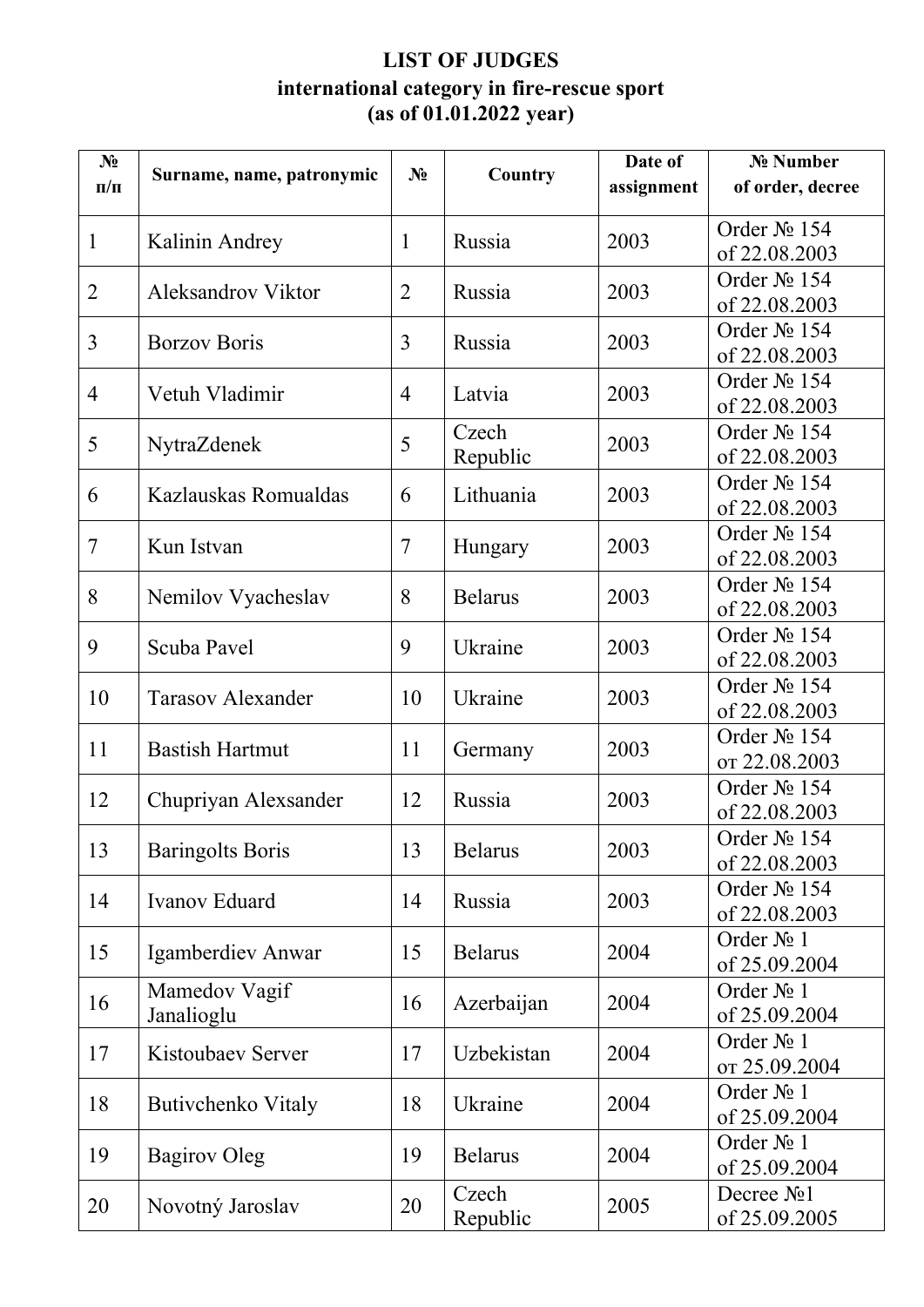| 21 | Lefner Tomas             | 21 | Czech<br>Republic | 2005 | Decree No <sub>1</sub><br>of 25.09.2005 |
|----|--------------------------|----|-------------------|------|-----------------------------------------|
|    |                          |    |                   |      | Decree No <sub>1</sub>                  |
| 22 | Fedorov Leonid           | 22 | Estonia           | 2005 | of 25.09.2005                           |
| 23 | Dudonov Yuri             | 23 | Russia            | 2005 | Decree №1                               |
|    |                          |    |                   |      | of 25.09.2005<br>Decree No <sub>1</sub> |
| 24 | Surzhin Vladimir         | 24 | Slovakia          | 2005 | of 25.09.2005                           |
|    |                          |    |                   |      | Decree No <sub>2</sub>                  |
| 25 | <b>Bessonov Vladimir</b> | 25 | Russia            | 2005 | of 09.12.2005                           |
| 26 | <b>Galtsev Sergey</b>    | 26 | Russia            | 2005 | Decree No <sub>2</sub>                  |
|    |                          |    |                   |      | of 09.12.2006                           |
| 27 | Lutenko Valery           | 27 | Ukraine           | 2005 | Decree No <sub>2</sub><br>of 09.12.2007 |
|    |                          |    |                   |      | Decree No <sub>5</sub>                  |
| 28 | Klitonchik Alexander     | 28 | Latvia            | 2006 | of 07.12.2006                           |
| 29 | Dolotov Vladimir         | 29 | Russia            | 2006 | Decree No <sub>5</sub>                  |
|    |                          |    |                   |      | of 07.12.2006                           |
| 30 | Lazarev Leonid           | 30 | <b>Belarus</b>    | 2006 | Decree No <sub>5</sub>                  |
|    |                          |    |                   |      | of 07.12.2006<br>Decree No <sub>4</sub> |
| 31 | Romanchev Oleg           | 31 | Russia            | 2007 | of 07.11.2007                           |
|    |                          | 32 |                   | 2007 | Decree No <sub>4</sub>                  |
| 32 | Kostenko Sergey          |    | Russia            |      | of 07.11.2007                           |
| 33 | Shevchenko Anatoly       | 33 | Ukraine           | 2007 | Decree No <sub>4</sub>                  |
|    |                          |    |                   |      | of 07.11.2007                           |
| 34 | Horoshok Nikolai         | 34 | Ukraine           | 2007 | Decree No <sub>4</sub><br>of 07.11.2007 |
|    |                          |    |                   |      | Decree No <sub>4</sub>                  |
| 35 | Reva Grigory             | 35 | Ukraine           | 2007 | of 07.11.2007                           |
| 36 | Novgorodchenko Vladimir  | 36 | Ukraine           | 2008 | Decree No <sub>3</sub>                  |
|    |                          |    |                   |      | of 13.11.2008                           |
| 37 | <b>Behzad Bozorzag</b>   | 37 | Iran              | 2008 | Decree No <sub>3</sub><br>of 13.11.2008 |
|    |                          |    |                   |      | Decree No <sub>6</sub>                  |
| 38 | <b>Angelov Valentin</b>  | 38 | Bulgaria          | 2009 | of 17.10.2009                           |
| 39 |                          | 39 | Russia            | 2009 | Decree No <sub>6</sub>                  |
|    | Deryabin Nikolai         |    |                   |      | of 17.10.2009                           |
| 40 | Meakin Nikolai           | 40 | Kazakhstan        | 2009 | Decree No <sub>6</sub>                  |
|    |                          |    |                   |      | of 17.10.2009                           |
| 41 | <b>Eiland Peter</b>      | 41 | Estonia           | 2009 | Decree No <sub>6</sub><br>of 17.10.2009 |
|    |                          |    |                   |      | Decree No <sub>2</sub>                  |
| 42 | Kuzmina Nina             | 42 | Russia            | 2010 | of 09.12.2010                           |
| 43 | Merenkov Vitaly          | 43 | Ukraine           | 2010 | Decree No <sub>2</sub>                  |
|    |                          |    |                   |      | of 09.12.2010                           |
| 44 | KerimovRasim Azad oglu   | 44 | Azerbaijan        | 2010 | Decree No <sub>2</sub><br>of 09.12.2010 |
|    |                          |    |                   |      |                                         |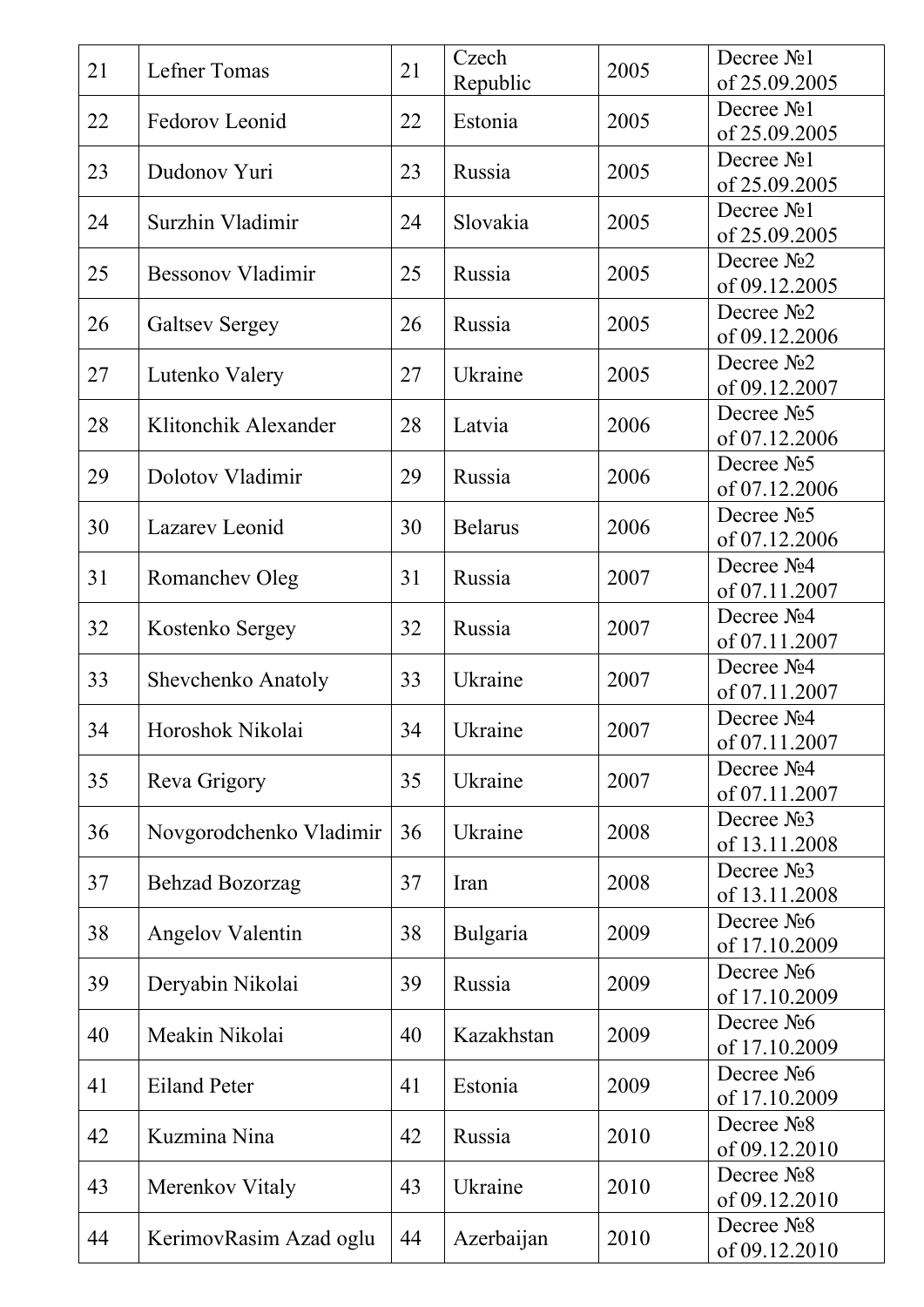| 45 | <b>Balandin Victor</b>         | 45 | Russia            | 2010 | Decree No <sub>2</sub><br>of 09.12.2010  |
|----|--------------------------------|----|-------------------|------|------------------------------------------|
| 46 | Grushovinchuk Vladimir         | 46 | Ukraine           | 2010 | Decree No <sub>2</sub><br>of 09.12.2010  |
| 47 | Oliynyk Valery                 | 47 | <b>Belarus</b>    | 2010 | Decree No <sub>2</sub><br>of 09.12.2010  |
| 48 | Morozov Aleksander             | 48 | Russia            | 2011 | Decree No <sub>5</sub><br>of 26.10.2011  |
| 49 | Koltunov Roman                 | 49 | <b>Belarus</b>    | 2011 | Decree $N25$<br>of 26.10.2011            |
| 50 | Pozdnyakov Eugene              | 50 | Russia            | 2011 | Decree No <sub>5</sub><br>of 26.10.2011  |
| 51 | Slukin Vladimir                | 51 | Russia            | 2011 | Decree $N25$<br>of 26.10.2011            |
| 52 | Tymoshenko Yuri                | 52 | Ukraine           | 2011 | Decree No <sub>5</sub><br>of 26.10.2011  |
| 53 | <b>Halyaste Maart</b>          | 53 | Estonia           | 2011 | Decree No <sub>5</sub><br>of 26.10.2011  |
| 54 | Podobedov Andrey               | 54 | <b>Belarus</b>    | 2012 | Decree No <sub>7</sub><br>of 26.10.2011  |
| 55 | Shaban Nikolai                 | 55 | <b>Belarus</b>    | 2012 | Decree No <sub>7</sub><br>of 26.10.2011  |
| 56 | StoyanchevDimitar              | 56 | Bulgaria          | 2012 | Decree No <sub>7</sub><br>of 26.10.2011  |
| 57 | Goncharenko Valery             | 57 | Russia            | 2012 | Decree No <sub>7</sub><br>of 26.10.2011  |
| 58 | Plegermanis Normundas          | 58 | Latvia            | 2012 | Decree No <sub>2</sub><br>of 26.10.2011  |
| 59 | Xodorowsky Andrey<br>Pavlovich | 59 | Ukraine           | 2012 | Decree $N2$ 7<br>of 18.11.2012           |
| 60 | Vaher Rhyme                    | 60 | Estonia           | 2013 | Decree No9<br>of 07.11.2013              |
| 61 | Fomkin Alexander               | 61 | Russia            | 2013 | Decree N <sub>2</sub> 9<br>of 07.11.2013 |
| 62 | Kalinowski Piotr               | 62 | Poland            | 2013 | Decree $N29$<br>of 07.11.2013            |
| 63 | Gorelov Sergey                 | 63 | <b>Belarus</b>    | 2013 | Decree $N29$<br>of 07.11.2013            |
| 64 | Voitekhovich Valery            | 64 | <b>Belarus</b>    | 2013 | Decree $N29$<br>of 07.11.2013            |
| 65 | Marskhal Paul                  | 65 | Czech<br>Republic | 2013 | Decree $N29$<br>of 07.11.2013            |
| 66 | Schieber Frank                 | 66 | Germany           | 2013 | Decree N <sub>2</sub> 9<br>of 07.11.2013 |
| 67 | Kalmahanov Sabit               | 67 | Kazakhstan        | 2013 | Decree N <sub>2</sub> 9<br>of 07.11.2013 |
| 68 | Akalovich Vyacheslav           | 68 | <b>Belarus</b>    | 2013 | Decree N <sub>2</sub> 9<br>of 07.11.2013 |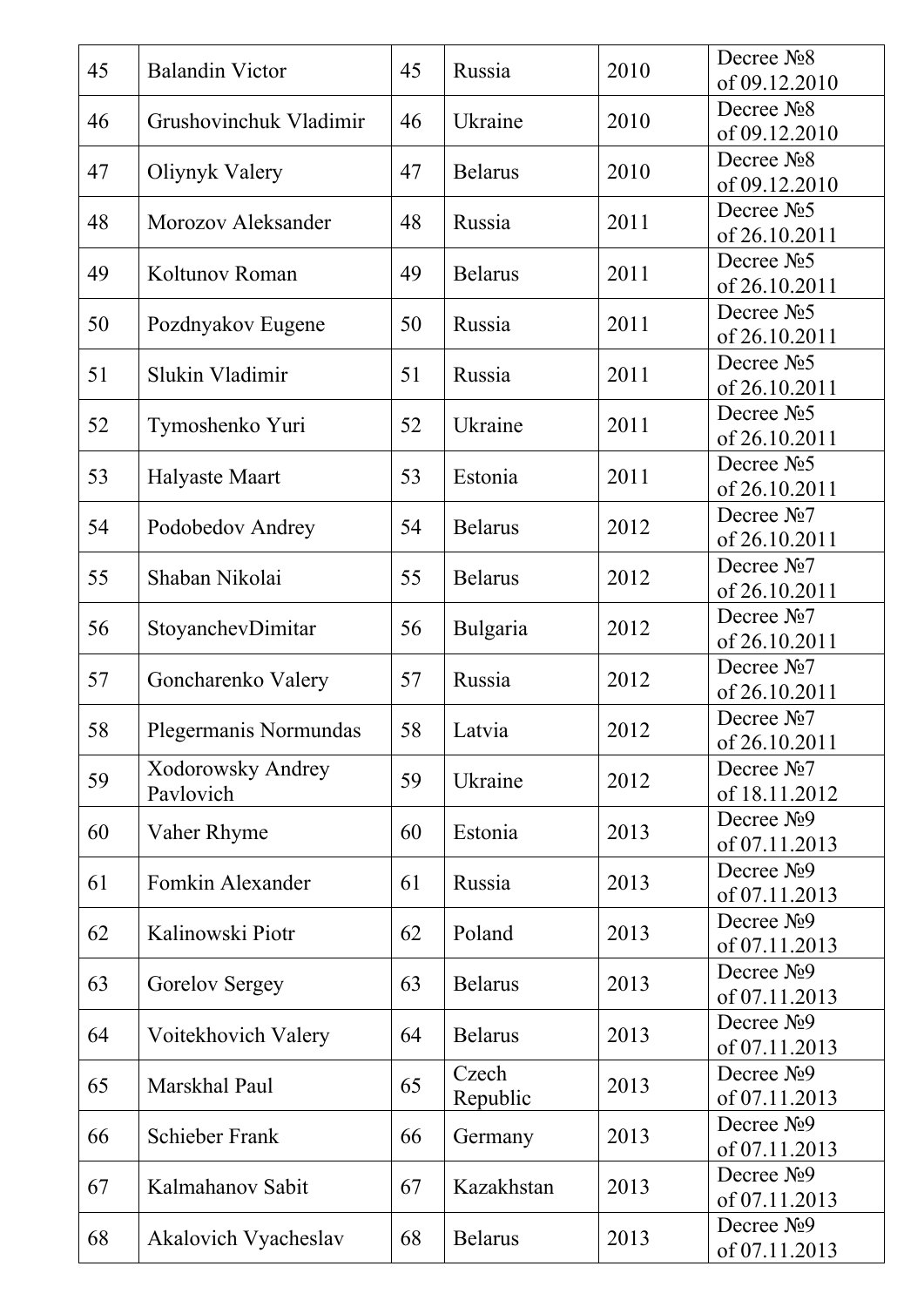| 69 | <b>Bobinas Arturas</b>   | 69 | Lithuania      | 2013 | Decree $N29$<br>of 07.11.2013            |
|----|--------------------------|----|----------------|------|------------------------------------------|
| 70 | Avramenko Yuri           | 70 | Ukraine        | 2013 | Decree N <sub>2</sub> 9                  |
|    |                          |    |                |      | of 07.11.2013                            |
| 71 | AbdulhalikovAbdurashid   | 71 | Kazakhstan     | 2014 | Decree No <sub>10</sub><br>of 18.11.2014 |
| 72 | Dushenko Ivan            | 72 | Ukraine        | 2014 | Decree No <sub>10</sub>                  |
|    |                          |    |                |      | of 18.11.2014                            |
| 73 | Karapinka Zinoviy        | 73 | Ukraine        | 2014 | Decree No <sub>10</sub><br>of 18.11.2014 |
|    |                          |    |                |      | Decree No <sub>10</sub>                  |
| 74 | Korotkevich Valery       | 74 | <b>Belarus</b> | 2014 | of 18.11.2014                            |
| 75 | Peytchev Kolya           | 75 | Bulgaria       | 2014 | Decree No <sub>10</sub>                  |
|    |                          |    |                |      | of 18.11.2014                            |
| 76 | Mishakin Vyacheslav      | 76 | Russia         | 2014 | Decree No <sub>10</sub><br>of 18.11.2014 |
|    |                          |    |                |      | Decree $N210$                            |
| 77 | Chong Jae Jyu            | 77 | Korea          | 2014 | of 18.11.2014                            |
| 78 | Starygin Vladimir        | 78 | Russia         | 2014 | Decree $N210$                            |
|    |                          |    |                |      | of 18.11.2014                            |
| 79 | <b>Bulimiov</b> Lev      | 79 | Russia         | 2014 | Decree $N210$<br>of 18.11.2014           |
|    |                          |    |                |      | Decree No <sub>11</sub>                  |
| 80 | Borisenko Ruslan         | 80 | <b>Belarus</b> | 2015 | of 19.11.2015                            |
| 81 | ChekanVasily             | 81 | <b>Belarus</b> | 2015 | Decree No <sub>11</sub>                  |
|    |                          |    |                |      | of 19.11.2015                            |
| 82 | Kravchenko Alexander     | 82 | Ukraine        | 2015 | Decree No <sub>11</sub><br>of 19.11.2015 |
|    |                          |    |                |      | Decree No <sub>11</sub>                  |
| 83 | Danaev Dauren            | 83 | Kazakhstan     | 2015 | of 19.11.2015                            |
| 84 | Abramenko Vladimir       | 84 | Ukraine        | 2016 | Decree $N29$                             |
|    |                          |    |                |      | of 26.11.2016                            |
| 85 | Suponenko Vladimir       | 85 | <b>Belarus</b> | 2016 | Decree No <sub>9</sub><br>of 26.11.2016  |
|    |                          |    |                |      | Decree N <sub>2</sub> 9                  |
| 86 | <b>Commandant Stepan</b> | 86 | <b>Belarus</b> | 2016 | of 26.11.2016                            |
| 87 | Khudoleev Alexander      | 87 | <b>Belarus</b> | 2016 | Decree No <sub>9</sub>                   |
|    |                          |    |                |      | of 26.11.2016                            |
| 88 | Kotlov Vladimir          | 88 | Russia         | 2016 | Decree No <sub>9</sub><br>of 26.11.2016  |
|    |                          |    |                |      | Decree No <sub>9</sub>                   |
| 89 | Rozov Vasiliy            | 89 | Russia         | 2016 | of 26.11.2016                            |
| 90 | Andrienko Margarita      | 90 | <b>Belarus</b> | 2017 | Decree No7                               |
|    |                          |    |                |      | of 14.11.2017                            |
| 91 | Derse Ismail             | 91 | Turkey         | 2017 | Decree No <sub>7</sub><br>of 14.11.2017  |
|    |                          |    | Czech          |      | Decree No <sub>7</sub>                   |
| 92 | Maha Roman               | 92 | Republic       | 2017 | of 14.11.2017                            |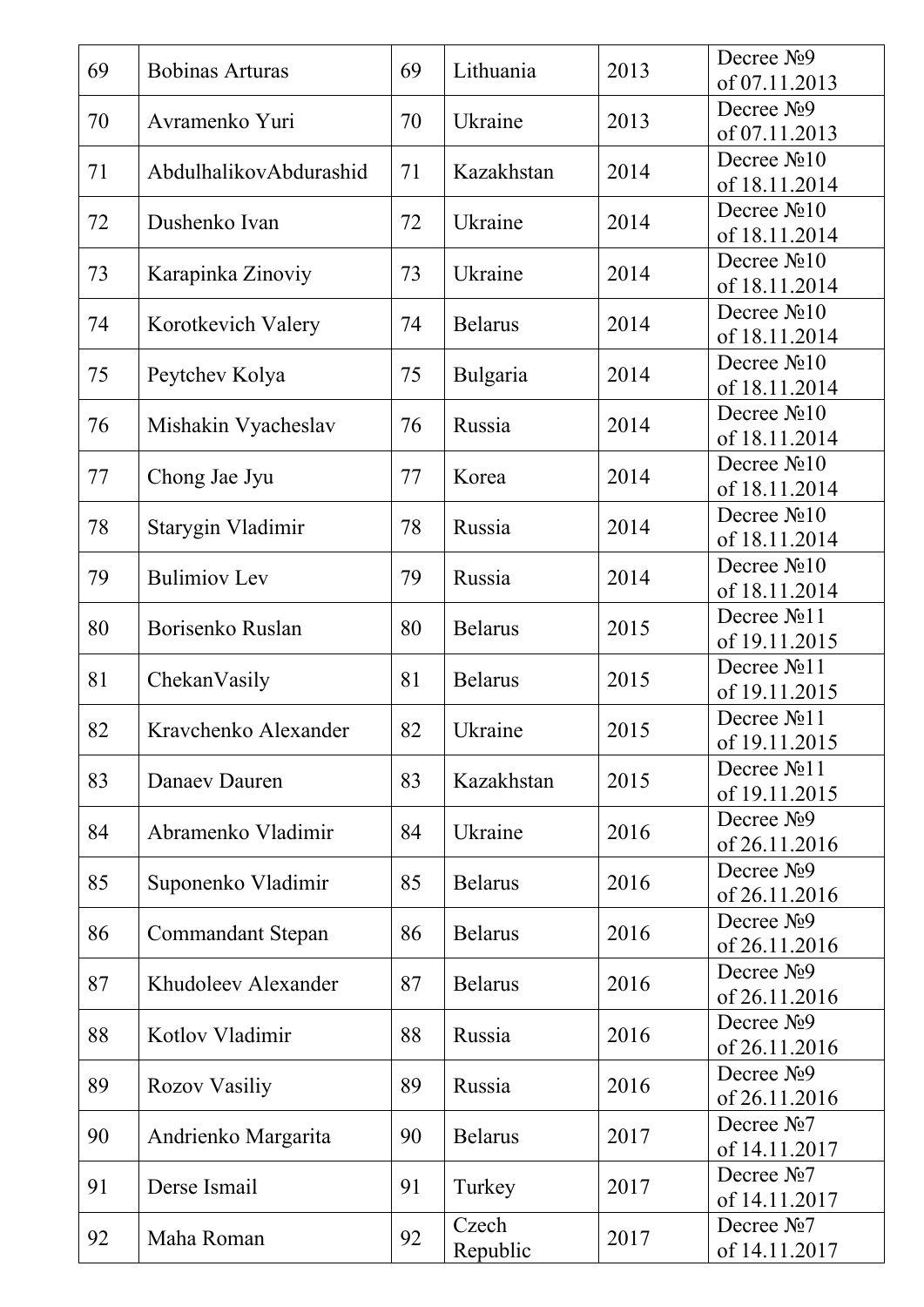| 93  | Sukhorukov Viktor                   | 93  | Russia            | 2017 | Decree $N2$<br>of 14.11.2017             |
|-----|-------------------------------------|-----|-------------------|------|------------------------------------------|
| 94  | Jaluvka Zdenek                      | 94  | Czech<br>Republic | 2017 | Decree $N2$ 7<br>of 14.11.2017           |
| 95  | Petruk Nikolai                      | 95  | Ukraine           | 2017 | Decree No <sub>7</sub><br>of 14.11.2017  |
| 96  | <b>Lasch Victor</b>                 | 96  | Ukraine           | 2017 | Decree No7<br>of 14.11.2017              |
| 97  | <b>Buzko Valentin</b>               | 97  | Ukraine           | 2017 | Decree $N2$<br>of 14.11.2017             |
| 98  | Sas Vitaly                          | 98  | Ukraine           | 2017 | Decree No <sub>7</sub><br>of 14.11.2017  |
| 99  | <b>Budnik Alexander</b>             | 99  | Ukraine           | 2017 | Decree $N2$<br>of 14.11.2017             |
| 100 | Shishkov Ancho                      | 100 | <b>Bulgaria</b>   | 2017 | Decree No <sub>7</sub><br>of 14.11.2017  |
| 101 | <b>Abolins Oskars</b>               | 101 | Latvia            | 2018 | Decree No6<br>of 22.11.2018              |
| 102 | Lavetsky Shimon                     | 102 | Poland            | 2018 | Decree $N26$<br>of 22.11.2018            |
| 103 | OrynbayevSaken                      | 103 | Kazakhstan        | 2018 | Decree No <sub>26</sub><br>of 22.11.2018 |
| 104 | Uschapivsky Igor                    | 104 | Ukraine           | 2018 | Decree No6<br>of 22.11.2018              |
| 105 | Nikolaev Nikolay                    | 105 | Bulgaria          | 2018 | Decree $N26$<br>of 22.11.2018            |
| 106 | Aliyev Azad                         | 106 | Azerbaijan        | 2019 | Decree No7<br>of 20.11.2019              |
| 107 | <b>Burekeshev Ergen</b>             | 107 | Kazakhstan        | 2019 | Decree No7<br>of 20.11.2019              |
| 108 | Gorkovsky Alexander                 | 108 | <b>Belarus</b>    | 2019 | Decree $N2$<br>of 20.11.2019             |
| 109 | <b>Kiselev Sergey</b>               | 109 | Russia            | 2019 | Decree $N2$<br>of 20.11.2019             |
| 110 | <b>Kryuk Denis</b>                  | 110 | <b>Belarus</b>    | 2019 | Decree No <sub>7</sub><br>of 20.11.2019  |
| 111 | <b>Utebaev Arthur</b>               | 111 | Kazakhstan        | 2019 | Decree No <sub>7</sub><br>of 20.11.2019  |
| 112 | Nejedly Alexander                   | 112 | Slovakia          | 2019 | Decree $N2$<br>of 20.11.2019             |
| 113 | Vashchenko Vladimir                 | 113 | <b>Belarus</b>    | 2019 | Decree No <sub>2</sub><br>of 20.11.2019  |
| 114 | Bazarbaev Askar                     | 114 | Kazakhstan        | 2021 | Decree No <sub>7</sub><br>of 13.11.2021  |
| 115 | Kuldashev Abdulla<br>Hamidullaevich | 115 | Uzbekistan        | 2021 | Decree No <sub>2</sub><br>of 13.11.2021  |
| 116 | <b>Bakirov Sergey</b>               | 116 | Russia            | 2021 | Decree No <sub>2</sub><br>of 13.11.2021  |